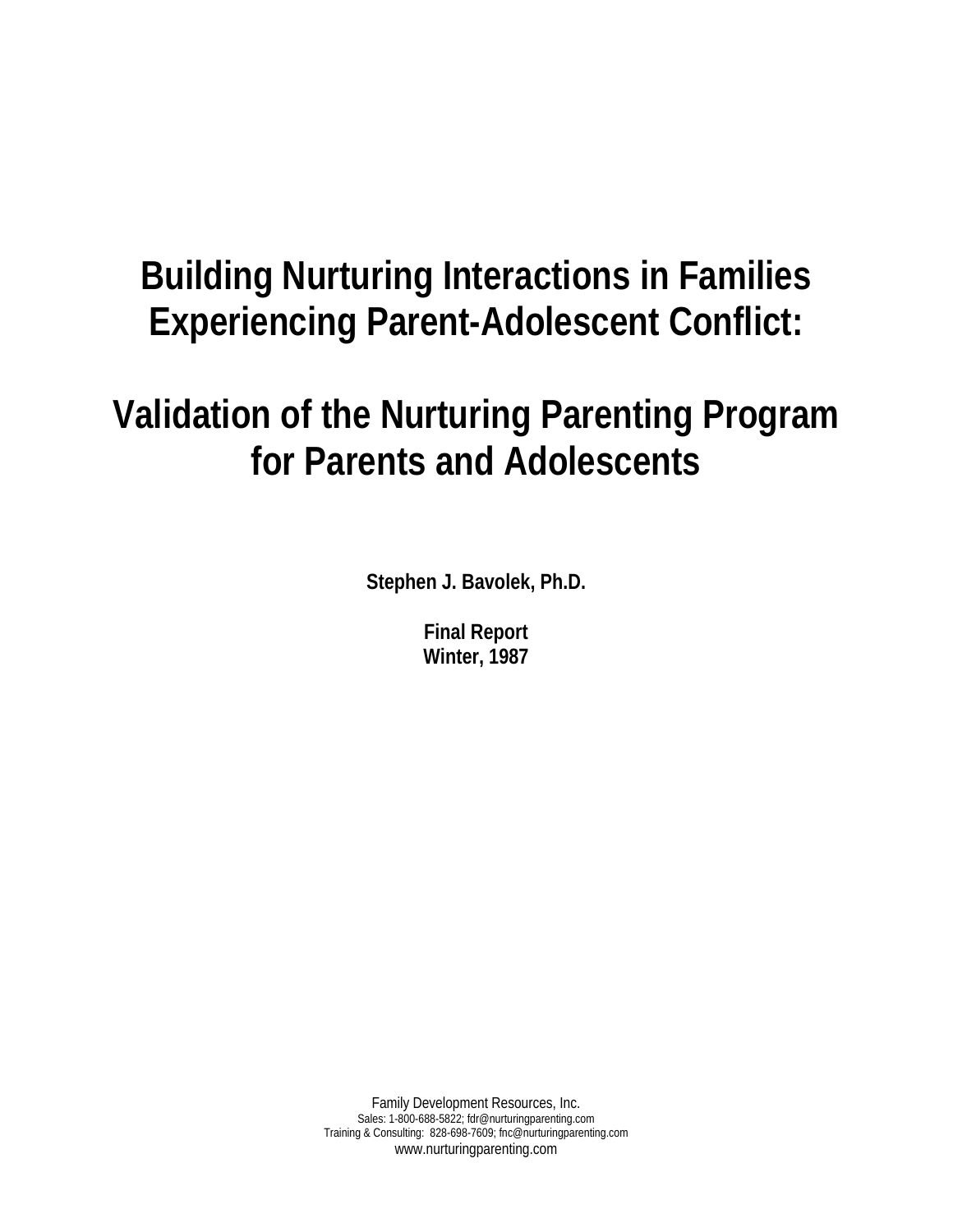# **Introduction**

In the fall of 1986, a three-year extensive research project was undertaken designed to assess and reduce parentadolescent conflict in families referred for services for family dysfunction. Families reported to Departments of Social Services for adolescent abuse and/or neglect; families with adolescents identified by the courts as delinquent, or wards of the state; and families seeking services to reduce perceived parent-adolescent conflict, participated in the study. The purpose of the study was two-fold:

- 1. To develop an effective family-based intervention program designed to reduce parent-adolescent conflict by building nurturing family interaction patterns.
- 2. To assess the impact of the intervention in reducing parent-adolescent conflict

Four validated parenting constructs of abusive parents (Bavolek, 1978) established in earlier research by this author formed the basis of the intervention.

- 1. Inappropriate parental expectations of children.
- 2. Lack of empathy toward the needs of children.
- 3. Belief in the use of corporal punishment.
- 4. Reversing parent-adolescent family roles.

# **Methodology**

# Development of Prototype I

Activities were developed from the goals of the intervention which formed Prototype I of the program. Activities were sequenced in a logical order which maximized the potential for learning. Programs were developed for parents and adolescents to meet concurrently for three hours, one day a week for 16 consecutive weeks. Parents and teens would attend separate groups for the first 70 minutes, followed by a 20 minute snack time. After snack, parents and adolescents would participate jointly in one large group. Discussion, role play, audio-visual programs, creative and dramatic play, and art were means by which the information was presented. The following schedule of activities was employed each program session:

- 1. Icebreaker and Check-In (20 minutes). Open-ended statements designed to increase self-awareness and empathy, and build group cohesion. An opportunity for participants to share their successes and failures in trying out new concepts and skills. Also, participants are asked to share family or individual experiences and changes which occurred since the last meeting.
- 2. Concept Presentation (50 minutes). A concept is presented and discussed as a group. Parents and adolescents participate in separate groups.
- 3. Snack Time (20 minutes). Twenty minutes of free time with a snack and beverage provided by the agency, facilitators, and/or participants.
- 4. Concept Presentation (80 minutes). Parents and adolescents meet together in the same room to discuss issues, share ideas, perceptions and feelings, and learn new skills. Some weeks parents and adolescents view an A/V presentation before the discussion.
- 5. Visualization (5 minutes). Nine sessions include visualizations recorded on cassette tape. The visualization is a brief relaxing exercise to increase positive feelings about self and family.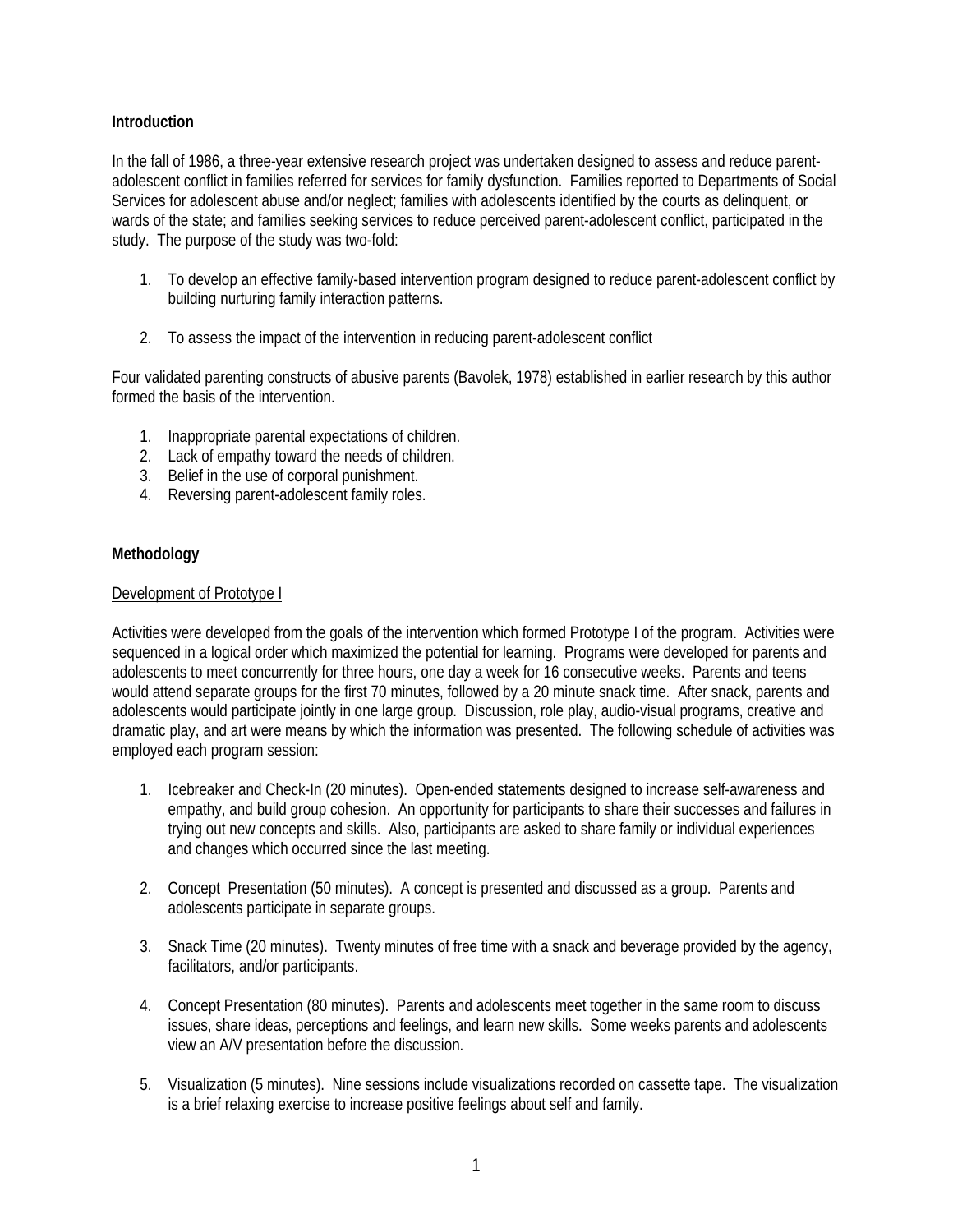6. Home Practice and Hug (5 minutes). Parents and adolescents are given their individual and family home practice exercises. The session ends with everyone participating in a large group hug.

#### Selection of the Field Test Sites

Written and verbal requests were sent to agencies throughout the country interested in participating in the research. Agencies who had been using nurturing programs for parents and younger children were contacted as well as departments of mental health, social services, and private non-profits. The requirements for participation were: a) implement the program as designed; b) gather pretest and posttest data from the families; c) completion of weekly process evaluation questionnaires by the program facilitators; and, d) identify and record changes made in the delivery of the service and/or content of the program. T total of 15 sites throughout the country agreed to participate in field testing the program. The following agencies contributed time and staff to the research:

Charlotte County DSS Carolyn M. Baker Charlotte, VA

Alaska Youth & Parent Foundation Nancy Hopperstad Anchorage, AK

WY Division of Public Assistance & Social **Services** Robert T. Landes Cheyenne, WY

Parents Anonymous Becky Kessler Franklin, KY

Walker's Point Youth & Family Center Fran Kaplan Milwaukee, WI

Valley West Social Services Louise Elliot Kearns, UT

DPASS Betty Gage Rock Springs, WY

Parents Anonymous of Maryland Elaine Fisher Baltimore, MD

Cabinet for Human Resources DFS Carolyn Hummell Louisville, KY

Department of Health & Welfare Bob Bratcher Boise, ID

Department for Social Services Norman O'Neal Franklin, KY

Manitowoc County DSS Shelly Burger Manitowoc, WI

Department for Social Services Donna Dobo Winchester, KY

Schoolcraft County Mental Health Clinic Marian Graff Manistique, MI

Weber-Morgan Social Services Joan Henninger Ogden, UT

Children's Aid Society of Halifax Mark A. Dalebroux Halifax, Nova Scotia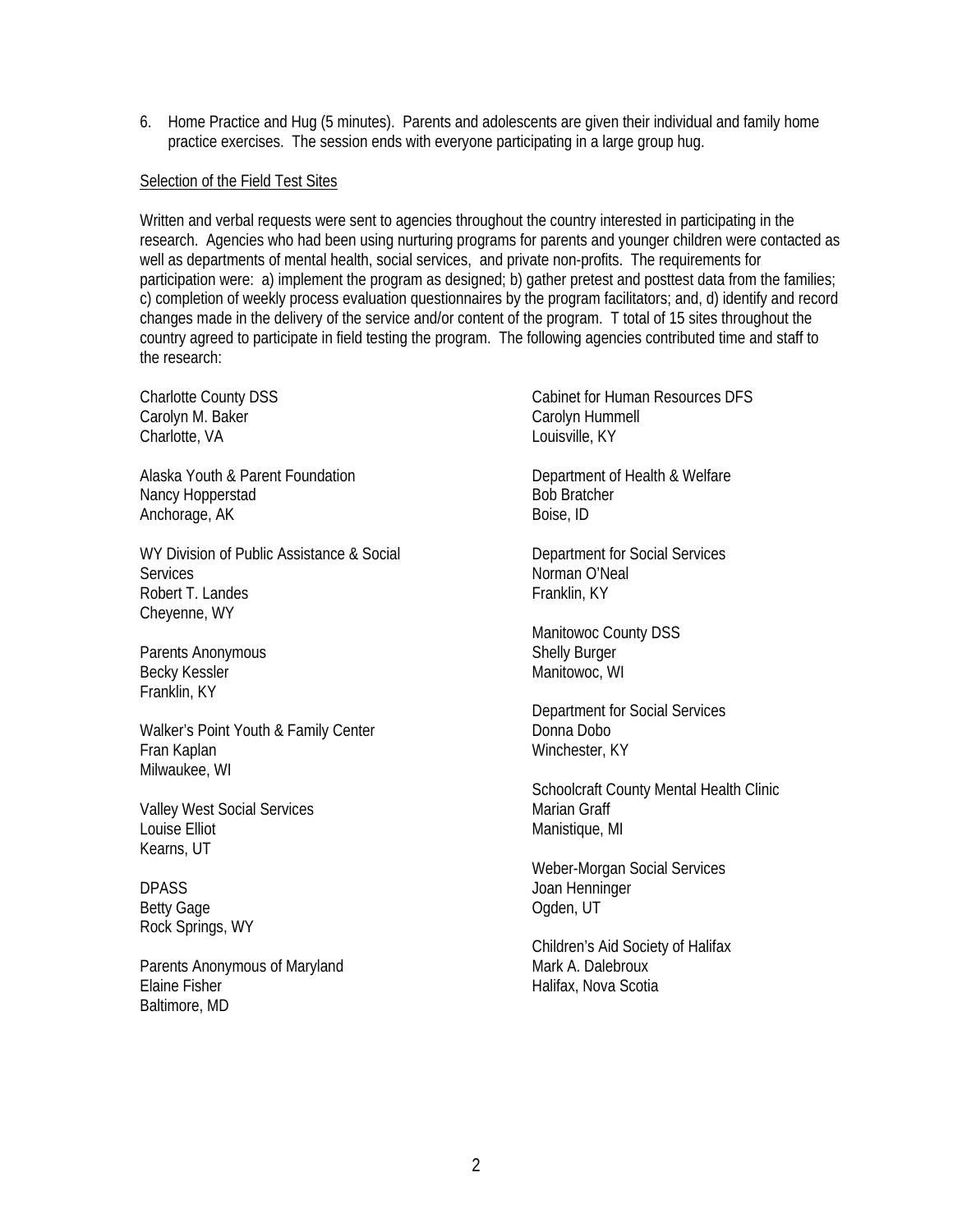# Field Testing of Prototype I

Families recruited for participation in the program were asked to make a commitment to attend all 16 program sessions. Pretest and posttest data were gathered in each of the field sites. Comments were generated from agency staff recommending changes to the activities, content, or program requirements.

## Development and Field Testing of Prototype II

Based on the pre and posttest data and facilitator evaluations and comments, the 16-week program was modified to a 12-week program. Activities and content were condensed. The 12-week program was sent to the agencies for field testing and implementation. Additional families were recruited for their involvement in the 12-week program. Once again, facilitators were asked to complete required evaluation forms.

# Development of Prototype III

Prototype III of the program was developed from the information generated from the field testing of Prototype II. Evaluation comments from the facilitators and participants, along with the pretest and posttest data indicated minor revisions to Prototype II.

# Pretest and Posttest Assessment

A battery of inventories were developed for parents and adolescents to complete. Parents and adolescents completed the identical forms with the exception of the personality inventory. Parents completed the 16PF and adolescents completed the High School Personality Questionnaire (HSPQ). The inventories are presented and described in Table 1. Parents and teens were administered the inventories during the first weekly session. Due to the length of the personality inventories, parents and teens were asked to complete the forms at home and bring them in at the second session.

# **Results**

## Population Demographics

A total of 152 parents and 155 adolescents from 15 national sites participated in the field testing of the program. Of this total, 18% were ordered by the courts to attend. Seventy percent (70%) of the adults were female; 30% were male. Forty-nine percent (49%) of the adolescents were female while 51% were male. Fifty-two percent (52%) of the adults were married; 25% indicated they were divorced; 7% were single; 10% said they were separated; and 4% were living with their mate. Seventy-nine percent (79%) of the teens indicated they were Caucasian; %9 Black; 5% Indian; 3% Hispanic; and 4% other Eighty percent (80%) of the adults indicated they were Caucasian; 11% Black; 1% Indian; 2% Hispanic; and 6% other. Thirty-two percent (32%) of the parents indicated they were Protestant; 20% Catholic; 6% indicated they had no religious preference; while 32% indicated a wide range of religious preferences. Approximately 10% of the parents did not respond. Sixty-five percent (65%) of the parents indicated they completed high school; 29% completed four years of college; 6% indicated they completed post college degrees. Thirty-sic percent (36%) of the adults indicated they were unemployed. Sixty-one percent (61%) indicated their family income was \$20,000 or below.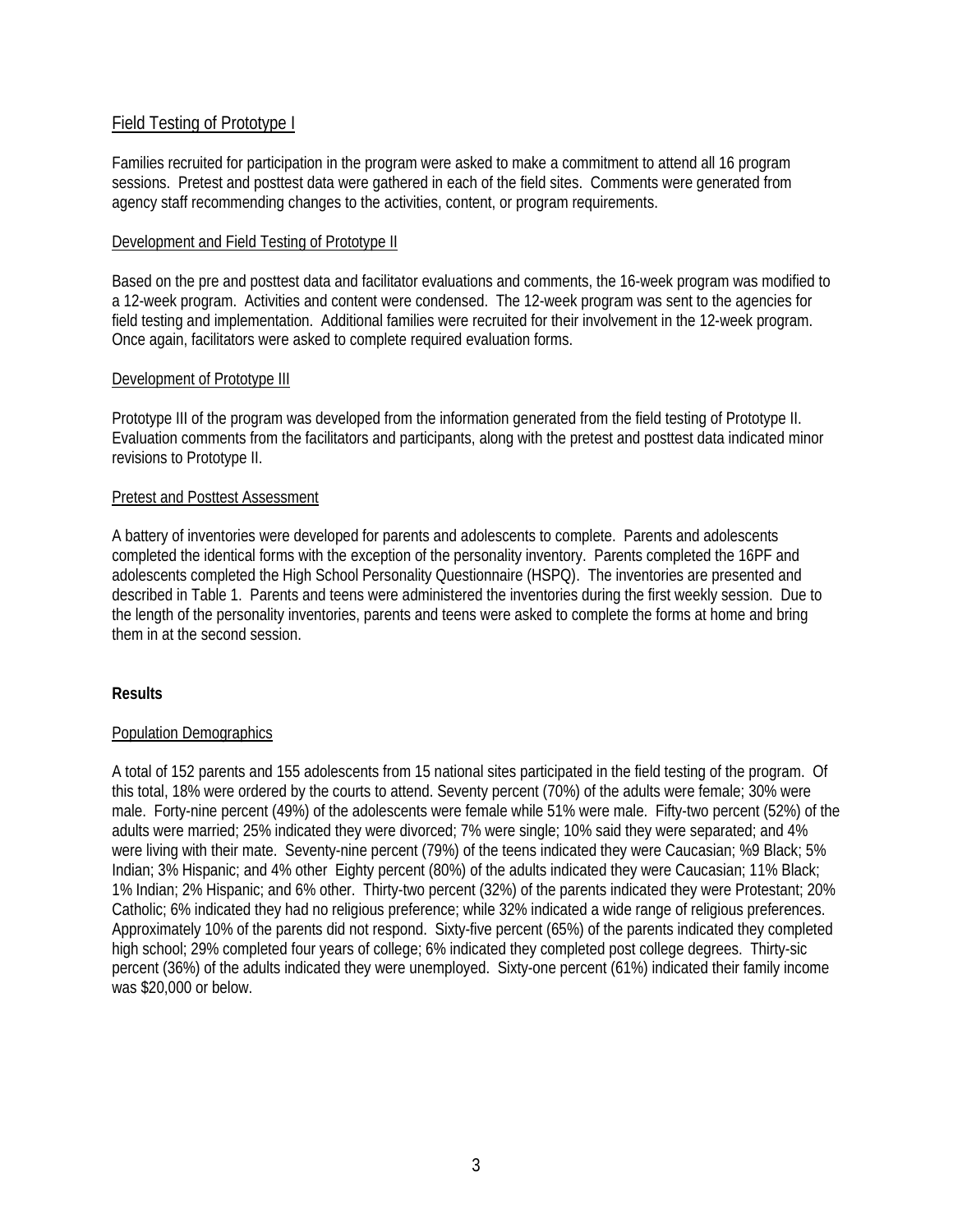#### **Table 1 Data Gathering Inventories**

# **The Adult-Adolescent Parenting Inventory (AAPI)**

The AAPI is an inventory designed to assess the parenting and child rearing attitudes of adults and adolescents. Responses generated from the inventory measure degrees of acceptance of appropriate expectations of children, empathy toward children's needs, belief in the use of corporal punishment, and parent-child role clarification.

# **The 16PF**

A standardized norm-referenced personality inventory for adults measuring the polarities of 16 primary personality factors, and four secondary personality factors.

## **The High School Personality Questionnaire (HSPQ)**

Same as the 16PF except it is designed for adolescents.

## **Family Environment Scale (FES)**

The FES is designed to assess 10 characteristics of family interaction patterns including cohesion, conflict, expressiveness, independence, recreation, organization, control, moral-religious, achievement, and intellectualcultural.

## **The Nurturing Quiz**

AN informal criterion-referenced inventory designed to measure knowledge of appropriate behavior management strategies.

## **Family Social History Questionnaire (FSHQ)**

The Family Social History Questionnaire was utilized to gather information about family members prior to treatment.

## **Program Evaluation Forms**

Parents and adolescents completed program evaluation forms at the completion of each weekly session and following the completion of the entire 12-week treatment program.

# Parenting Attitudes and Knowledge of Parents

Pretest and posttest data gathered from the administration of the Adult-Adolescent Parenting Inventory (AAPI) to adults indicated:

- Parents had significantly (p<.001) decreased their belief in corporal punishment and family role reversal, while significantly increasing (p<.001) their empathic awareness of teens' needs and appropriate developmental expectations.
- Parents had significantly (p<.001) increased their knowledge of appropriate strategies in behavior management as measured by the Nurturing Quiz.

## Family Interaction Patterns

Parents and adolescents who participated in the field testing of Prototypes I and II of the Nurturing Parenting Program were requested to complete the Family Environment Scale (FES). The goal was to develop an interaction profile of families and to assess pretest and posttest changes. Responses to the FES range from a low of 1 to a high of 10 with scores ranging from 4 to 6 somewhat average. Pretest responses of the adolescents indicated their perceptions of family cohesion  $(x = 3.8)$ , expressiveness  $(x = 4.2)$ , activities/recreation  $(x = 3.5)$ , moral/religious  $(x = 3.5)$ 4.1), intellectual/cultural  $(x = 2.9)$ , and family organization  $(x = 4.1)$  were somewhat low. Achievement  $(x = 6.1)$  and conflict  $(x = 6.2)$  were rated high. Other family interaction patterns were rated by adolescents to be average.